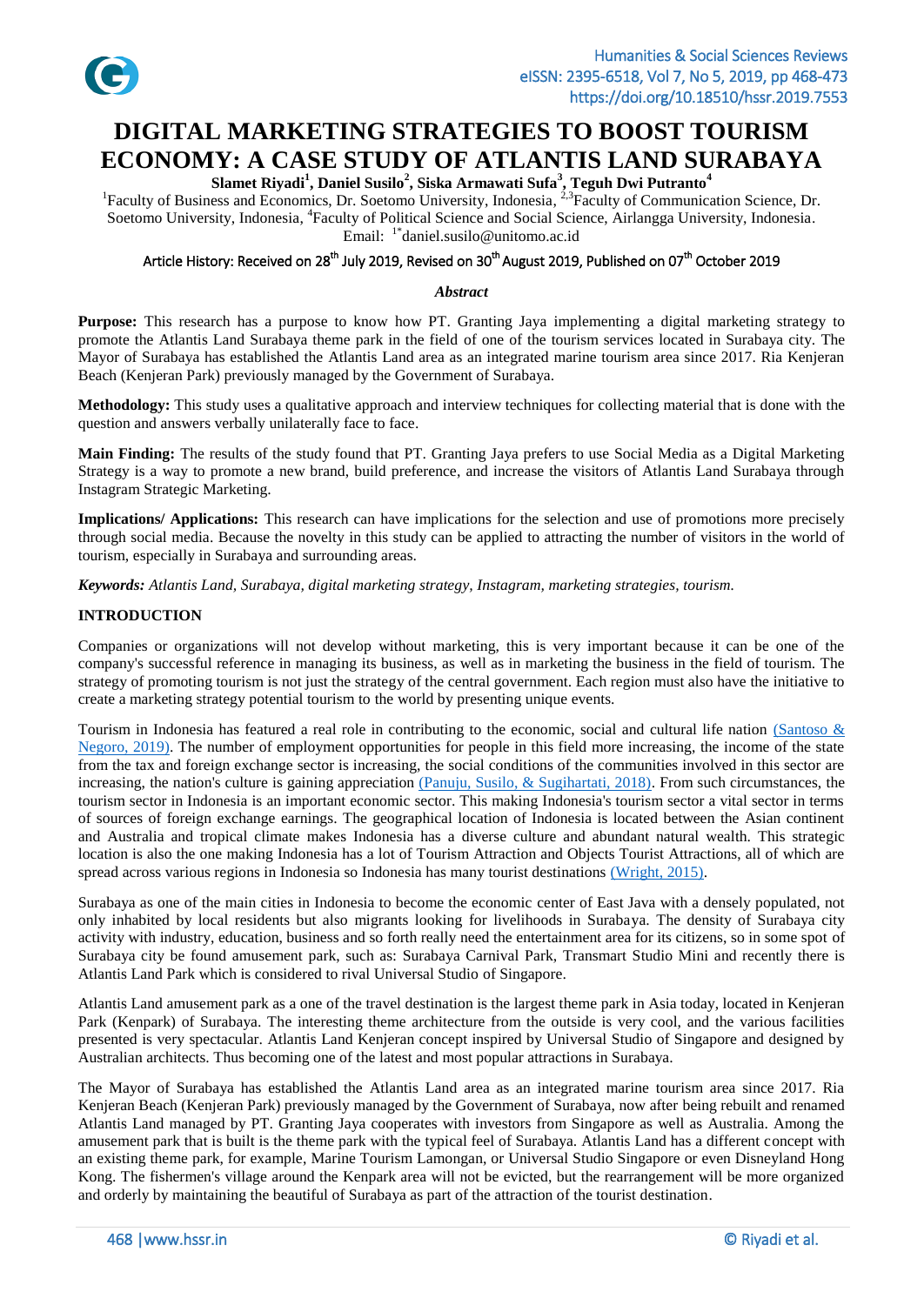

Actually, Ria Kenjeran Beach (Kenjeran Park) area is also targeted by developers of Ancol tourist park. As reported by Surabaya Post on April 4, 2011 edition, that PT. Pembangunan Jaya Ancol is targeting the areas of Surabaya, Medan, and Balikpapan as a step to expand the entertainment and recreation business that already exist in Jakarta. However, recent developments show that the developers of the Ancol recreation park were not involved in the Atlantis Land Surabaya project with consideration of a concept that is certainly different from the development of Ancol Tourist Park.

The development of the era demands all people to innovate. One is in the field of marketing communication where many companies and organizations are increasingly seeing the importance of an integrated promotional strategy. Belch and Belch state the growing concept of Integrated Marketing Communication (IMC) because marketers recognize the importance of strategically integrating various communication functions rather than allowing them to operate separately [\(MacKenzie,](#page-5-3)  Lutz, & Belch, 2006).

Due to its status, which is still categorized as a fresh tourism car in Surabaya, Atlantis Land is still under the building. Thus by indirectly constructing the picture of Atlantis Land re-branding Kenjeran Park as it still has the status of one region and one company auspices PT Granting Jaya [\(Windriati, Darmawan, & Romadhan, 2019\).](#page-5-4) So this study aims to find out how PT. Granting Jaya applies a digital marketing strategy to properly promote Atlantis Land in Surabaya, because Social media development in Indonesia, especially Instagram, has changed the paradigm in Indonesia and data from several studies have shown changes in the use of conventional public relations media towards the use of information and big data technology over the past five years [\(D Susilo, Prabowo, & Putranto, 2019\).](#page-5-5)

# **LITERATURE REVIEW**

Digital Marketing is a generic term for marketing activities of targeted, scalable, and interactive product or service products or by using digital technology to achieve and provide a direction of change for customers and retain them. The main purpose of this activity is to promote a brand, build preference, and increase sales through various digital techniques marketing [\(Taiminen & Karjaluoto, 2015\).](#page-5-6) Various kinds of digital marketing activities include search engine optimization (SEO), search engine marketing (SEM), content marketing, influencer marketing, content automation, marketing campaigns, e-commerce marketing, social media marketing, social media optimization, e-mail direct marketing, display advertising, e-books, optical disks, games, and various other forms of digital media. Its activities can also be extended Non-Internet channels, such as mobile phones, providing digital media services (SMS and MMS), and social media.

Digital marketing market management can be categorized based on the benefits received and the use of digital marketing markets. To improve the marketing management of digital markets, Marketers need to concentrate on relationship-based customer relationships [\(Tiago & Veríssimo, 2014\).](#page-5-7) Due to the development of innovation in marketing came the concept of Integrated Marketing Communication (IMC)

Integrated Marketing Communications (IMC) is a planning process marketing communications that are specifically designed to ensure that all messages and communication strategies delivered on all channels are unity and consumercentered. IMC has a role to introduce the concept comprehensive planning to evaluate the strategic role of various elements marketing communications, such as public relations, advertising, direct sales, promotions sales, and interactive marketing, to provide clarity, consistency, and influence maximum communication. The goal IMC wants to achieve is to influence communities with promotional elements to the level of cognition, affection, and conformity [\(Ruswanti, Gantino, &](#page-5-8)  Sihombing, 2019).

In fact, it is not just the business organizations that implement the IMC strategy within promoting their goods or services. Community organizations, NGOs, and communities more and more people are realizing the importance of having a promotional strategy continuous. Digital marketing is a phenomenon that is slowly bursting to the surface, with much greater efficiency and smaller costs, this way of marketing is much more selectable marketers to market the products, with a budget spent much smaller than the conventional marketing budget, not a few circles in the world tempted to implement it. Not only that, according to a survey conducted by Adweek, from 5000 world marketers, at least 70% of marketers are ready to budget the full budget for this one marketing method. The reason, when viewed in terms of capital and profit, this method uses a relatively small capital but has a doubling advantage [\(Rowley, 2008; Tiago & Veríssimo, 2014\).](#page-5-9)

Social media has essentially altered the process of customer decision-making, and a more advanced perspective has emerged over the past decade of how customers interact with brands. Like the travel industry sector, and clarify how the participation of social media benefits intelligent tourism marketers [\(Hudson & Thal, 2013\).](#page-5-3)

Small Island Developing Countries (SIDS) face many financial growth difficulties. Tourism is regarded as a feasible means and, at times, merely economic growth [\(Pratt, 2015\).](#page-5-10) In many nations, tourism has given sufficient foreign exchange. Visiting tourists will enhance social interaction with individuals around the main tourist attractions by adjusting well in the economic, social and cultural areas. In the field of economics, namely the State foreign exchange revenue, the beneficial effect of tourism operations is [\(Soebagyo, 2018\)](#page-5-11).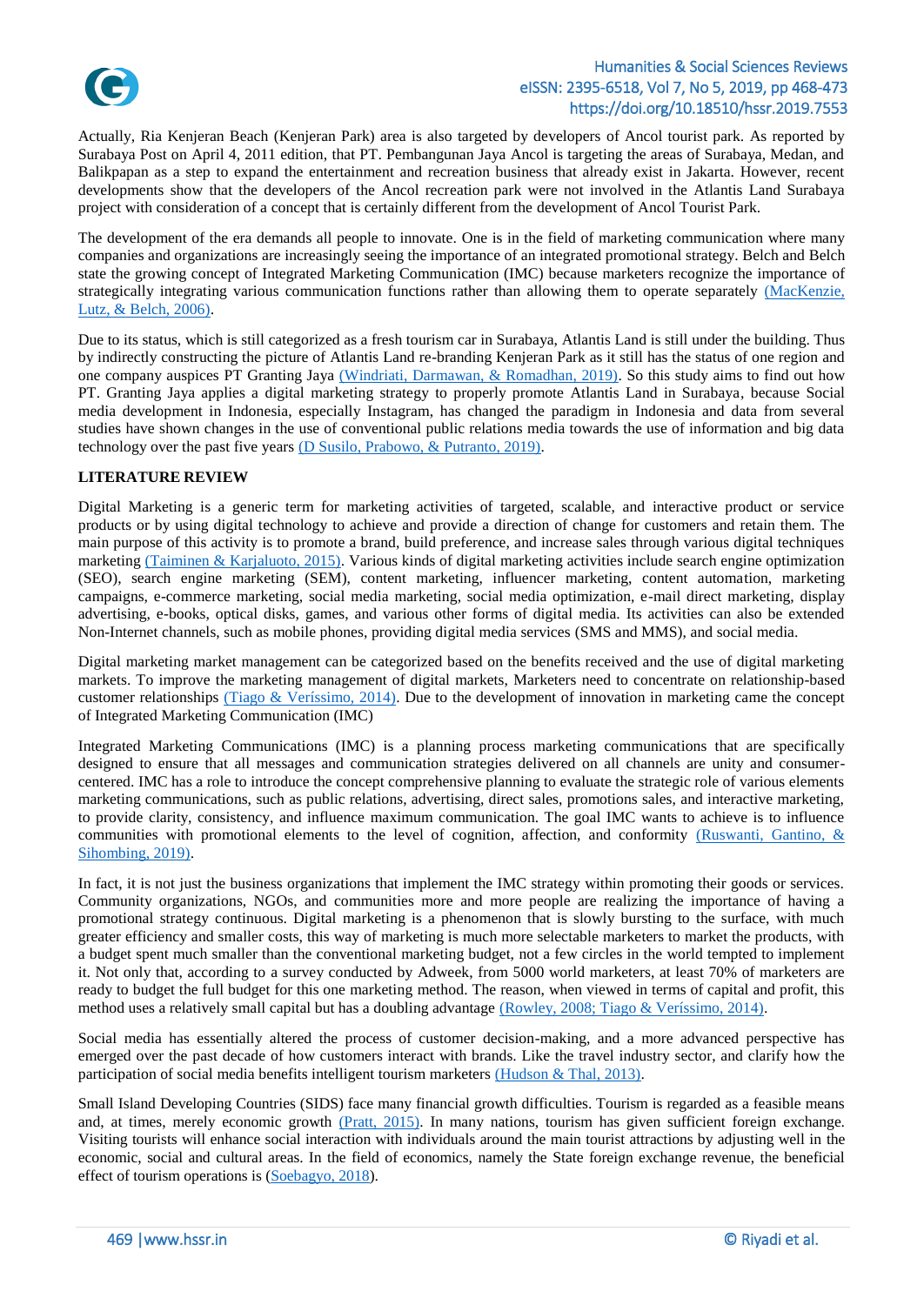

# Humanities & Social Sciences Reviews eISSN: 2395-6518, Vol 7, No 5, 2019, pp 468-473 https://doi.org/10.18510/hssr.2019.7553

Many tourism venues at multiple points of location in one area or region, making the tourist business managers must find the right way of marketing based on the target market while keeping up with the latest developments, especially in the field of digital marketing technology. Gordon Moore founder of Intel, states every 20-24 months of technology will grow twofold, this theory is called Moore's Law [\(Moore, 2005\)](#page-5-12). So also with the world of marketing, always growing from year to year.

Facing the competition of entertainment business or tourism attractions are very tight, Atlantis Land Surabaya do not want to miss in terms of promotion and marketing of entertainment services that manage by PT. Granting Jaya. The development of technology with all its ease of use and also a very wide range, PT. Granting Jaya to take advantage of digital marketing in forming and building the image in the field of tourism services along with promotional strategies.

#### **METHODOLOGY**

This study uses a digital marketing strategy approach which is one of the alternatives to promoting the field of tourism services of Atlantis Land Surabaya. The formulation of the problem in this research is about how PT. Granting Jaya implementing a digital marketing strategy to promote the Atlantis Land Surabaya theme park in the field of one of tourism services located in Surabaya city. This study uses a qualitative approach, Bogdan and Taylor suggest that qualitative methodology is a research procedure that produces descriptive data in the form of written or oral words of the people and behaviors observed [\(Taylor, S. J., Bogdan, R., & DeVault, 2015;](#page-5-13) [Taylor & Bogdan, 1992\)](#page-5-14).

Interviews in qualitative research are discussions that have a purpose and are preceded by a number of informal questions [\(Rachmawati, 2007\).](#page-5-15) Through interview techniques to Adi Surya (key informant) as a marketing manager, and Visitor (informant) of Atlantis Land Surabaya theme park. Interviews are a way of collecting material that is done with question and answer verbally unilaterally face to face, and with the direction and purpose set, to get a picture of the phenomenon to be studied, obtained from a number of data, researchers in qualitative research get data from the results of interviews, observation, and documentation, then researchers review all the results of the data, understand, and organize into the categories relevant to the data source.

#### **DISCUSSION**

From several methods of digital marketing strategy, PT. Granting Jaya utilizes social media as the main way of attracting and promoting Atlantis Land Surabaya. Basically, the use of social media itself is used as a market. That is, marketers will promote products marketed through social media. The social media that are generally used as target marketers are Instagram, Facebook, YouTube, Twitter, and Pinterest. It is definitely the selection of social media as a digital marketing strategy that has a special reason because previously had done the analysis of potential visitors as a target market.

Instagram, with more than 700 million total monthly active users, now claims over 8 million accounts using business profiles. Brands want to achieve targeted demographics, engage customers and drive true social value through their Instagram marketing strategy. Nearly 60% of Instagram users are between 18-29 years of age. To achieve these precious demographics, Instagram is an extremely competitive network. And as individuals join Instagram in droves, brands have a distinctive chance to engage with their supporters  $\frac{\text{Gilmore} \& \text{Pine, } 2002)}{\text{Consumer selection consideration}}$  as one of the reliable ways by PT. Granting Jaya to promote Atlantis Land is a consideration of the age side of social media users. Because Atlantis Land Surabaya is an Object Tourist Attraction that has the concept of the theme park so that the targeted market is among teenagers to young people.

However, brand success on Instagram requires more than appealing pictures to be published, it is the result of a thoughtful approach, a well-defined brand identity based on visual creativity and efficient community management. Instagram's focus on visual sharing In addition to your products, it provides a distinctive platform to showcase your culture and individuals and services. The mobile nature of Instagram is perfect for showing captured or in-the-moment visuals. This gives followers a more personal chance to interact with the brand. It also helps the company Instagram engagement in a way that feels more casual and instantaneous than other networks.

Various spots that available in the Atlantis Land Surabaya very Instagram able (very cool to display in Instagram outlook) for visitors to post a variety of interesting photos and then posted on social media. Indeed this is the advantage of this tourist location, capture the opportunities of social media trends of the present by creating various interesting angles off to be used as a photo object for the visitors. When one of the visitors of Atlantis Land Surabaya posted a photo with the selection of a particular theme on their Instagram profile and the inclusion of the posted photo location and the use of mention to other users on Instagram will further make the tourist location more viral in social media. As with all social networking, Instagram works best when the brand uses it to form relationships with other users [\(Daniel Susilo & Putranto,](#page-5-5)  2018). It's not about posting photos using the platform; it's about engaging in and/or forming the community around photos.

There are many methods on Instagram to construct and/or be part of society. Using hashtags (#) may never have encountered users otherwise. Liking and commenting on the pictures of other individuals involves consumers with the larger group (and often helps develop their own supporters as individuals reciprocate). Participating in campaigns on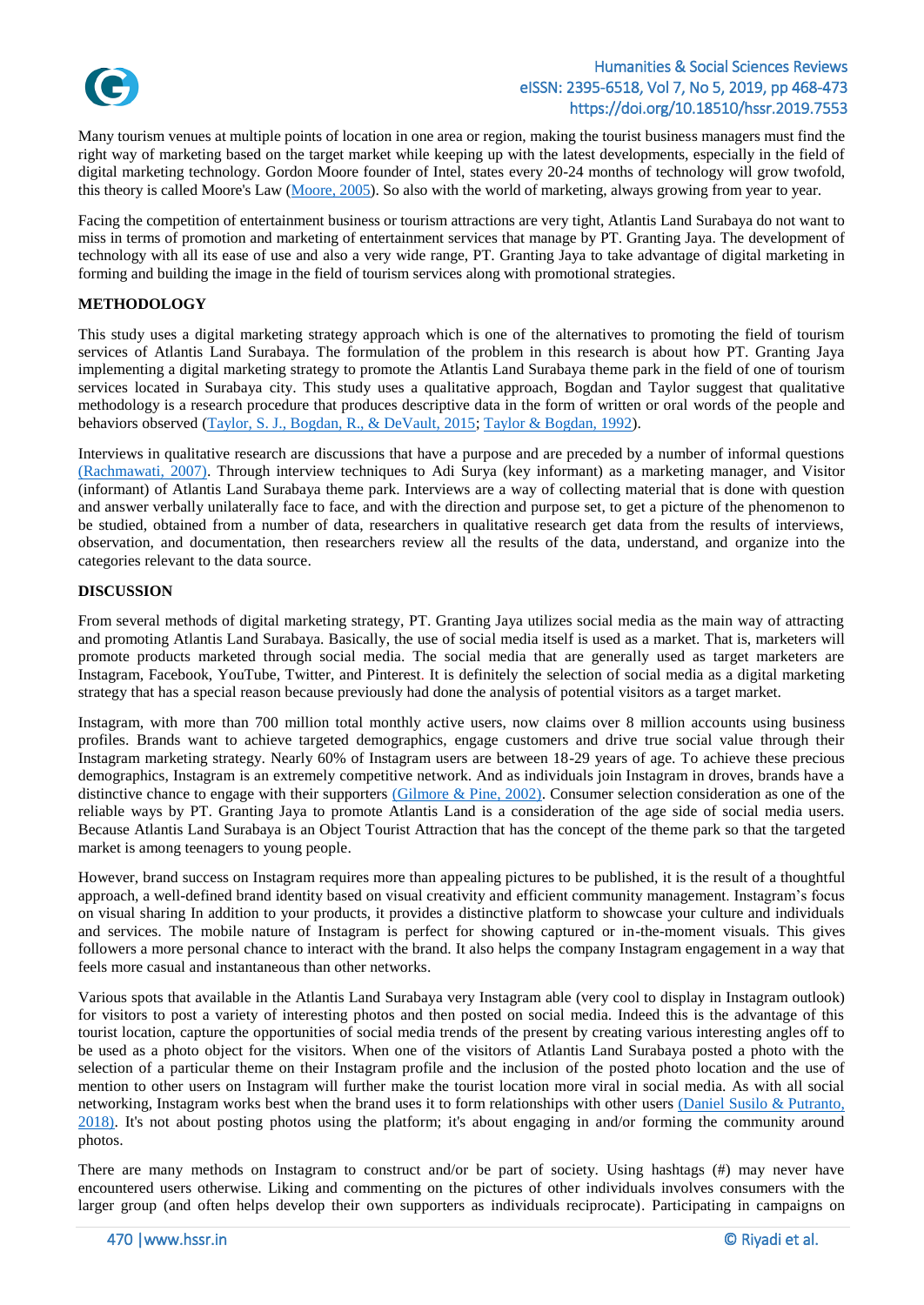

# Humanities & Social Sciences Reviews eISSN: 2395-6518, Vol 7, No 5, 2019, pp 468-473 https://doi.org/10.18510/hssr.2019.7553

Instagram aimed at promoting a worthy cause can lead to a higher good. Sharing event images and videos can help followers feel like they're in the action and are a real part of the community. Hashtags used by PT. Granting Jaya as an effective tool to make the name of Atlantis Land Surabaya become more viral and famous as a current issue in the city of Surabaya, especially In the tourism sector.



**Figure 1:** Instagram of Atlantis Land Official

The use of Hashtags #AtlantisLand and #Kenpark and many more is one of the keys to connecting between Instagram users that facilitate them in finding information about Atlantis Land when they first heard about this theme park as attractive tourism in Surabaya city located in Kenjeran Park. So for foreign tourists from outside of Surabaya, the existence of hashtags is easier to get information for them in determining the choice of tourism in Surabaya, and even then after they first get the information from other people or other media than they seek it from social media.

> 418 suka atlantislandofficial wahana : wave swinger Di Atlantis Land, tidak boleh membawa makanan dan minuman dari luar ya. untuk makan dan minum, bisa dibeli di dalam area Atlantis seperti Resto kingdom, cafe tornado dan beberapa stand makanan yang terserbar di area atlantis.. paket makan yang nasi, bisa dibeli mulai dari harga 25rb (sudah termasuk minum) #Atlantisland #Kenpark #KenjeranParkSurabaya #Surabaya #DestinasiWisatadiSurabaya #LiburandiSurabaya #WisataSurabaya #IconSurabaya #SatuSatunyaDuniaFantastikdiSurabaya #SparklingSurabaya #PesonaSurabaya #PesonaJawaTimur #PesonaIndonesia #WisataJawaTimur #HolidayinSurabaya #SurabayaHoliday #WonderfullDestinationinSurabaya #WonderfullIndonesia #EastJavaThemePark #SurabayaThemePark #ExploreSurabaya #TempatHiburandiSurabaya #RekreasidiSurabaya #TempatHiburanBarudiSurabaya #WisataBarudiSurabaya #TempatWisataBaru #LiburandiSurabaya



The inclusion of a location in a photo posted by a user account makes Instagram, it easy for other users to find an interesting location in the photo. Some points of location in Atlantis Land Surabaya can be used as a photo object by visitors so that other connected user accounts may be interested also to visit the place.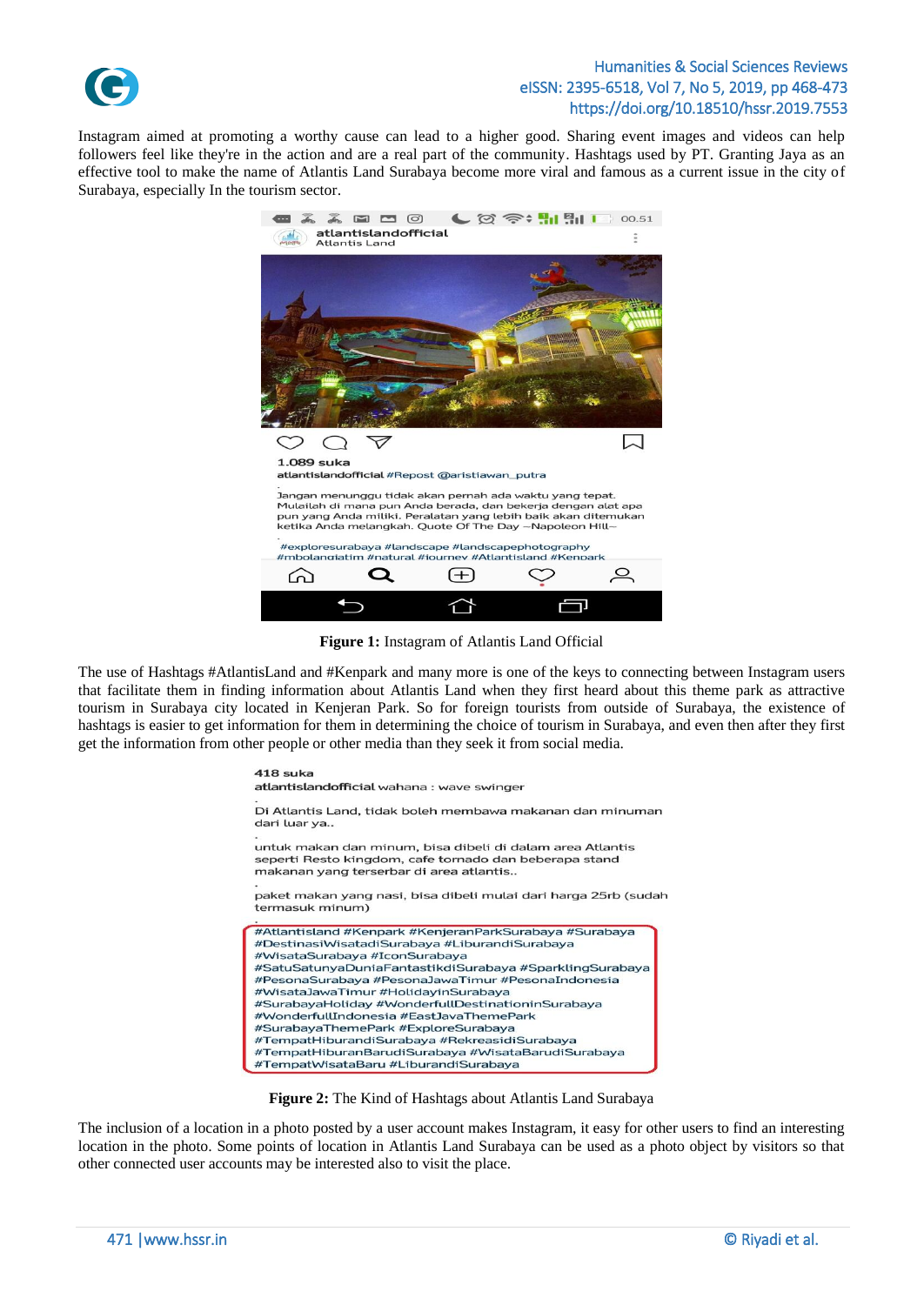

# Humanities & Social Sciences Reviews eISSN: 2395-6518, Vol 7, No 5, 2019, pp 468-473 https://doi.org/10.18510/hssr.2019.7553



**Figure 3:** The Instagram Account of Visitor of Atlantis Land Surabaya

Instagram is one of the social media that can be used as a promotional product or service. Social media Instagram is created so that smartphone owners will feel that the camera installed is not in vain [\(Mahardika & Farida, 2019\).](#page-5-17) Instagram is a digital filter, and share it with various Social networking services, including those owned by Instagram. One of Instagram's unique features is cutting the image into a square shape, so it looks like an Instamatic Kodak camera and Polaroid. In addition, Instagram also can be directly connected to other social media applications such as Facebook and Twitter. Instagram is also capable of doing the photo editing process before it is uploaded to the network. Photos uploaded are also not limited to a certain amount.

It is a pride for every visitor of Atlantis Land to post some of the photos they have taken through Instagram because for them to exhibit photos on Instagram is sharing the work in terms of the art of photography. By listing the hashtags and the location where the photo was taken in some spots in Atlantis Land Surabaya as well as sharing information so they can pride themselves for having visited the phenomenal theme park in Surabaya area.

It is a pride for every visitor of Atlantis Land to post some of the photos they have taken through Instagram because for them to exhibit photos on Instagram is sharing the work in terms of the art of photography. By listing the hashtags and the location where the photo was taken in some spots in Atlantis Land Surabaya as well as sharing information so they can pride themselves for having visited the phenomenal theme park in Surabaya area.

Due to the power of social media as refer by  $(Daniel Susilo & Putranto, 2018)$ , the pride and curiosity of netizen became a new variable to be considered as the most strong variable to boost popularity of new tourism destinations. In the era of Internet of Things, behaviour of social users became hazard determinant to reach the successful marketing of new brand tourism destinations.

# **CONCLUSION**

PT. Granting Jaya prefers to use Social Media as a Digital Marketing Strategy is a way to promote a new brand, build preference, and increase the visitors of Atlantis Land Surabaya through Instagram Marketing Strategic. Instagram is easy to use by prioritizing visual appearance so that it attracts more attention from social media users than on Facebook or Twitter. Listing the hashtags and the location where the photo was taken in some spots in Atlantis Land Surabaya as well as sharing information to every Instagram user's account that is follow @atlantislandofficial account.

So that researchers provide input to the owners of other tourist attractions can use Instagram as a medium in the promotion. And in subsequent studies, researchers hope there is research on the significance of the uses of social media in tourism promotion. This research has limitation on using only qualitative data, further research can be exploring measurement impact of curiosity of netizen comparing with number of visitor of new brand tourism destinations. Other new Media Measurement methods like Digital Discourse Analysis can be used to comparing with these data findings.

# **ACKNOWLEDGMENT**

A project of this magnitude requires a network of support. We are particularly grateful to the Marketing Manager and all